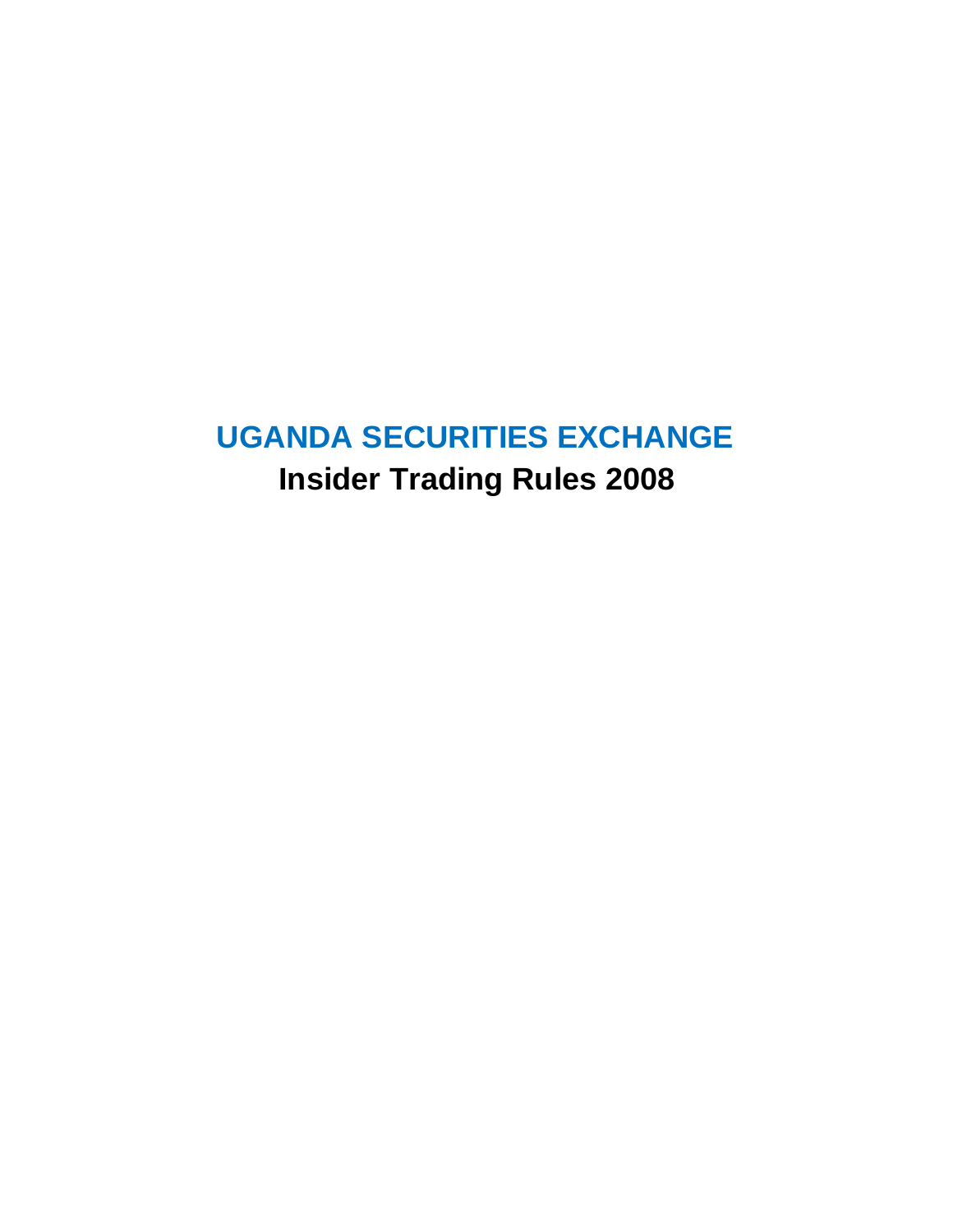# **UGANDA SECURITIES EXCHANGE LIMITED INSIDER TRADING RULES 2008**

# **ARRANGEMENT OF RULES**

# **Rule**

- 1. Purpose.
- 2. Definition of an Insider.
- 3. Definition of price sensitive Information.
- 4. Insider dealing.
- 5. Closed Periods.
- 6. Notification requirements.
- 7. Penalties.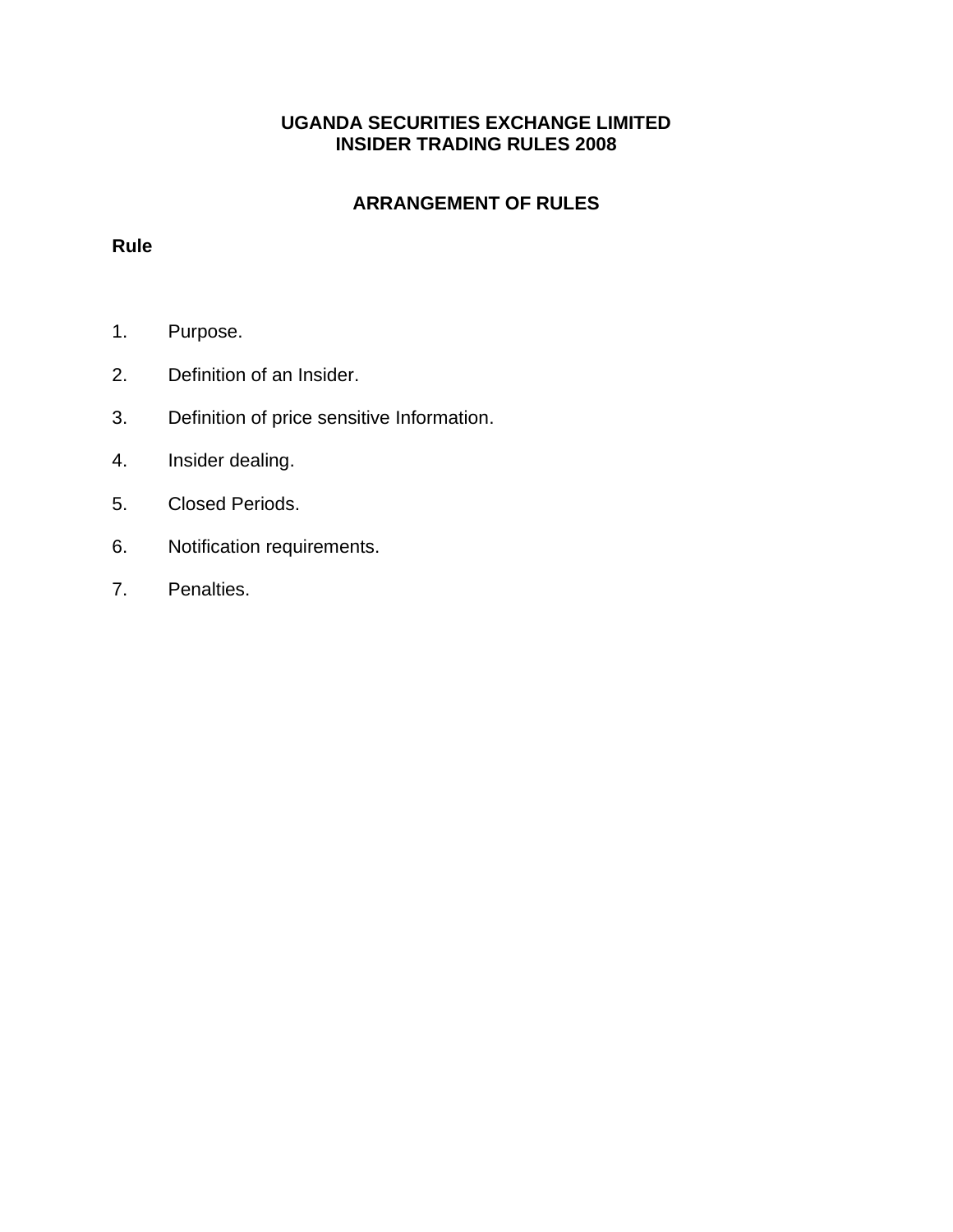# **UGANDA SECURITIES EXCHANGE LIMITED**

#### **INSIDER TRADING RULES 2008**

#### **1. Purpose of the Rules**

The secondary market in transferable securities plays an important role in the financing of economic agents. For the market to be able to play its role effectively, every measure should be taken to ensure that the market operates smoothly, the market should be seen to operate fairly and on the basis of equal information. The purpose of these rules is therefore to:

- a) Boost investor confidence by creating conditions that ensure that fairness and equality of access to information exists in the market. The factors on which such confidence depends include the assurance afforded to investors that they are placed on an equal footing.
- b) Reassure investors that they will be protected against the improper use of insider information. By benefiting certain investors as compared with others, insider dealing is likely to undermine the confidence and may therefore prejudice the smooth operation of the market.
- c) To promote market efficiency, fairness and orderliness by ensuring that market participants privy to price sensitive information do not make use of it to the detriment of other investors before it is published.

#### **2. Definition of an Insider**

An insider is a person who:

- a) is a Board member, member of senior management, an employee in the finance department or any senior manager who by virtue of their duties would likely gain access to unpublished price sensitive information. A senior manager is an employee who is part of the top management of the organization.
- b) has access to unpublished price sensitive information by virtue of their employment office or profession; or
- c) is an immediate family member of the persons mentioned in (a) and (b) above. For the avoidance of doubt "immediate family member" shall be construed to mean spouse and child.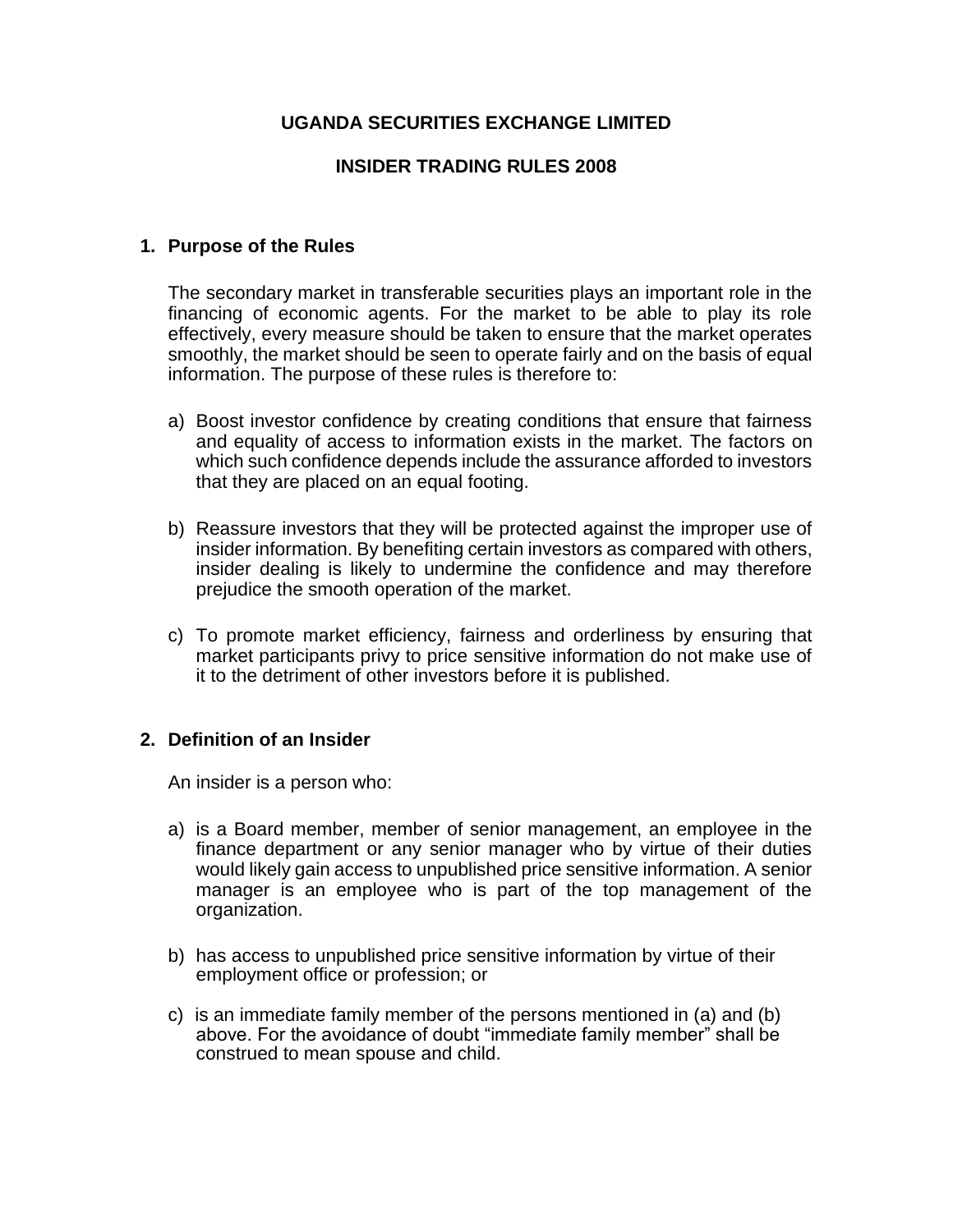- d) has access to unpublished price sensitive information from any of the persons mentioned in (a) or (b) above;
	- e) all corporations, partnerships, trusts or other entities owned or controlled by any of the above persons.

# **3. Definition of price sensitive information**

Information is deemed to be price sensitive if there is a reasonable likelihood that it would be considered important to an investor in making a decision regarding the purchase or sale of securities. Price sensitive information is deemed to be non-public when it is not available to the general public. While it is not possible to define all categories of material information, there are various categories of information that are particularly sensitive and, as a general rule, should always be considered material. Examples of such information include:

- i. Financial results
- ii. Projections of future earnings or losses of an exceptional nature
- iii. News of a pending or proposed merger
- iv. Acquisitions/ divestitures
- v. Impending bankruptcy or financial liquidity problems
- vi. New equity or debt offerings
- vii. Significant litigation exposure due to actual or threatened litigation
- viii. Major changes in directors and senior management.
- ix. Rights issues
- x. Corporate actions that are likely to affect investment decisions.

#### **4. The following tantamount to insider dealing:**

- 1) Any person dealing in price affected securities as a result of non-public information that has come into his /her possession
- 2) Encouraging another person to deal in securities that are (whether or not that other person knows) price affected securities in relation to the nonpublic information;
- 3) The person dealing relies on a professional intermediary or is himself acting as a professional intermediary with regard to utilization of non-public information.
- 4) Any person disclosing information otherwise than in the proper performance of the functions of his/her employment, office or profession to another person.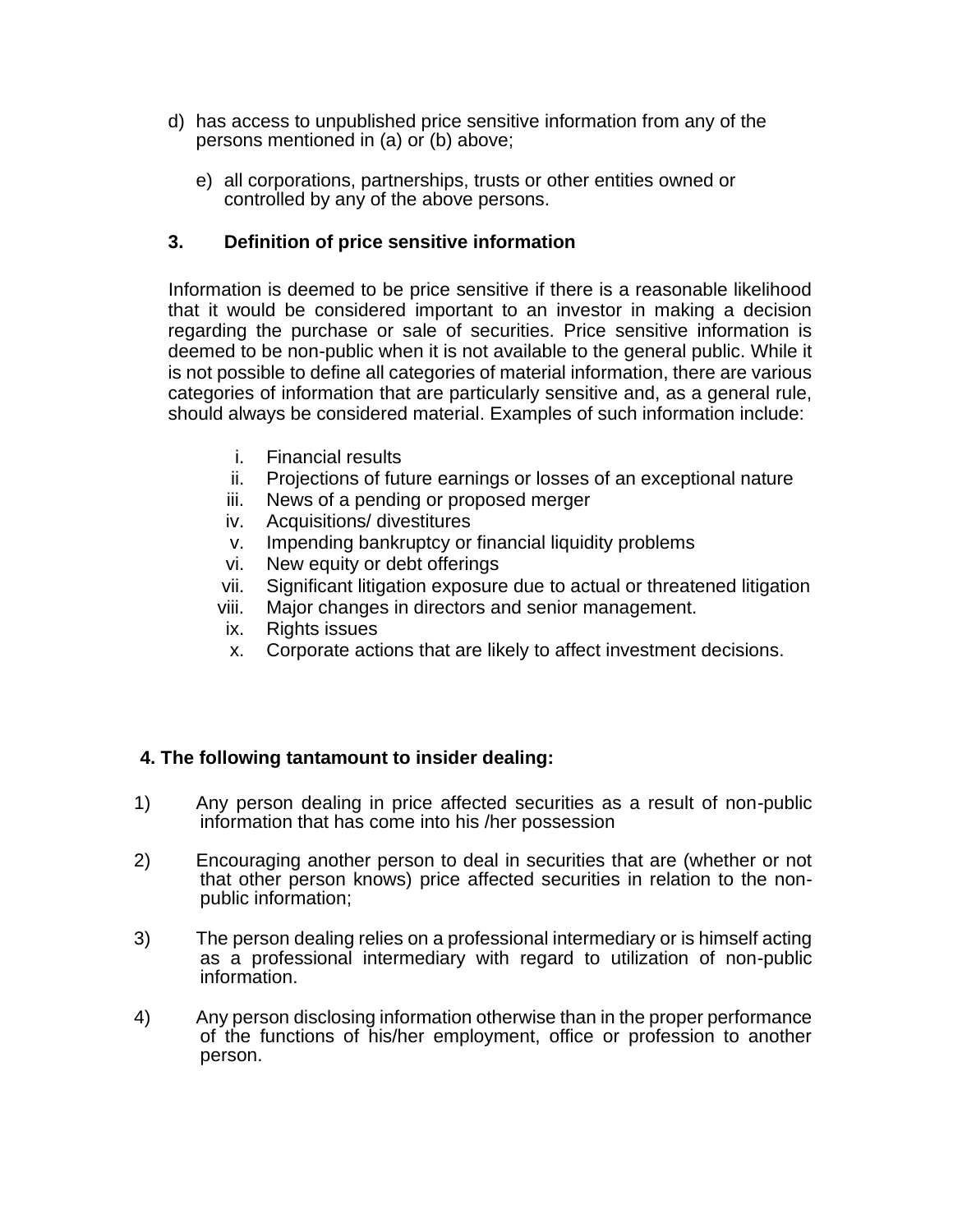# **5. Closed periods**

- 1) An insider shall not trade in securities during the closed periods which shall be periods 8 weeks to the publication of financial information. However, the prohibition on purchases, sales, pledges and gifts of listed securities during closed periods does not apply to:
	- a. Purchases made under an employee stock purchase plan operated by the company; provided however that the securities so acquired may not be sold during a closed period;
	- b. Exercises of stock options or the surrender of shares to the company in payment of the exercise price or in satisfaction of any tax withholding obligations, in each case in a manner permitted by the applicable stock option; provided that the securities so acquired may not be sold (either outright or in connection with a "cashless" exercise transaction through a broker) during a closed period.

#### **6 Notification requirements**

- 1) No person covered by these insider trading provisions may purchase, sell or otherwise acquire or dispose of securities of the company, other than in an exempt transaction(as defined below), unless he or she notifies the Chief Executive Officer of their organisation, or in the case of the Chief Executive Officer, the Chairperson, prior to such transaction. For purposes of these rules, an "exempt transaction" shall mean:
	- a. An acquisition of shares of a company common stock pursuant to an employee stock purchase plan.
	- b. An acquisition of company securities pursuant to a stock split, stock dividend or pro rata distribution to company shareholders
	- c. An acquisition pursuant to a dividend or interest reinvestment plan.
	- d. An acquisition or disposition of company securities pursuant to the order of a court of competent jurisdiction.
- 2) Each person covered by this rule shall also inform the Chief Executive Officer of the Exchange, following the purchase, sale or other acquisition or disposition of securities of the company, other than an exempt transaction, as soon as possible following the transaction, but in any event within one business day after the transaction. This notification which shall be in writing shall describe;
	- a. The type of transaction that occurred (an open market purchase, a privately negotiated sale, an option exercise, etc);
	- b. The date of the transaction;